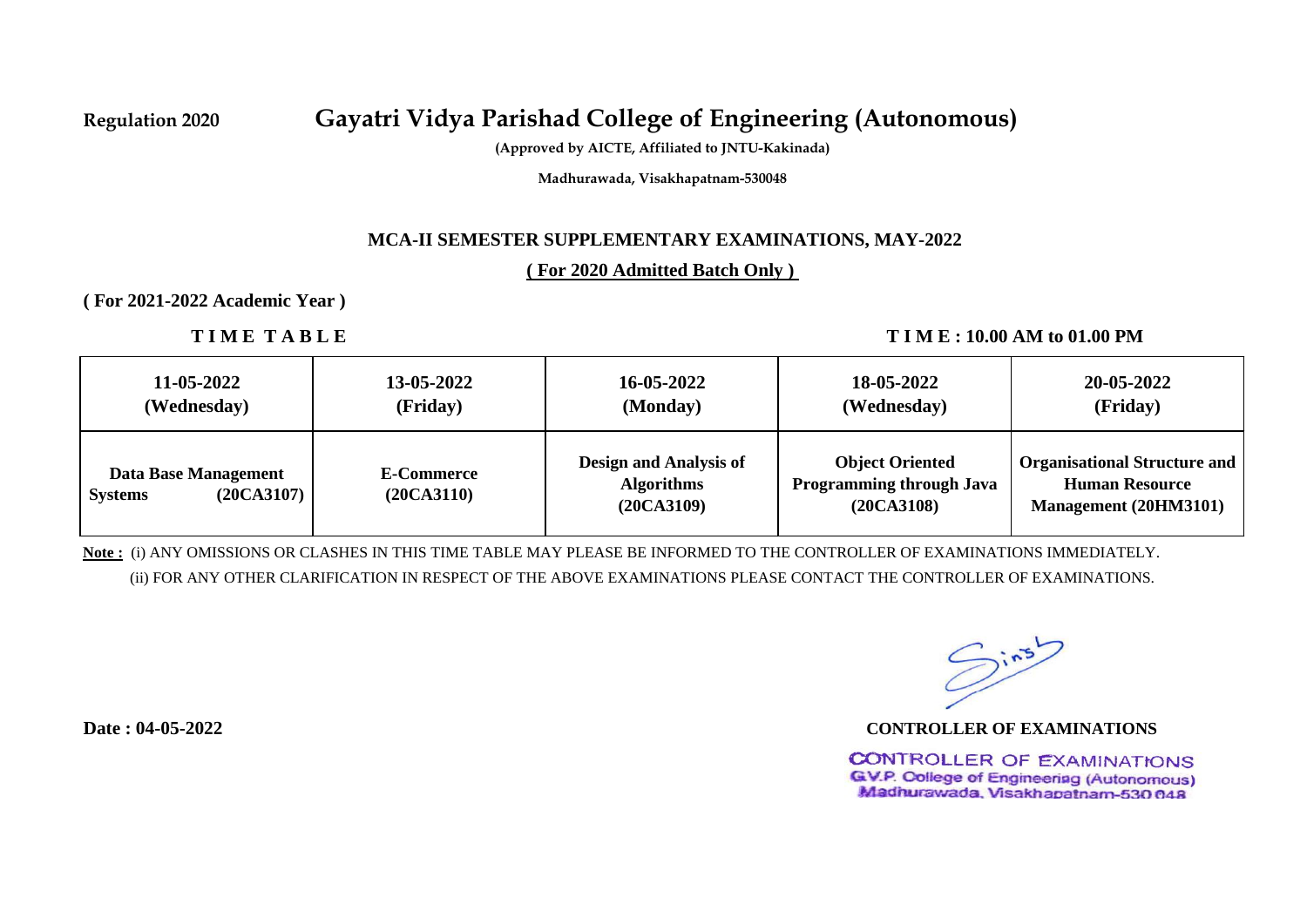**CONTRACTOR COMMUNISMENT CON UTO**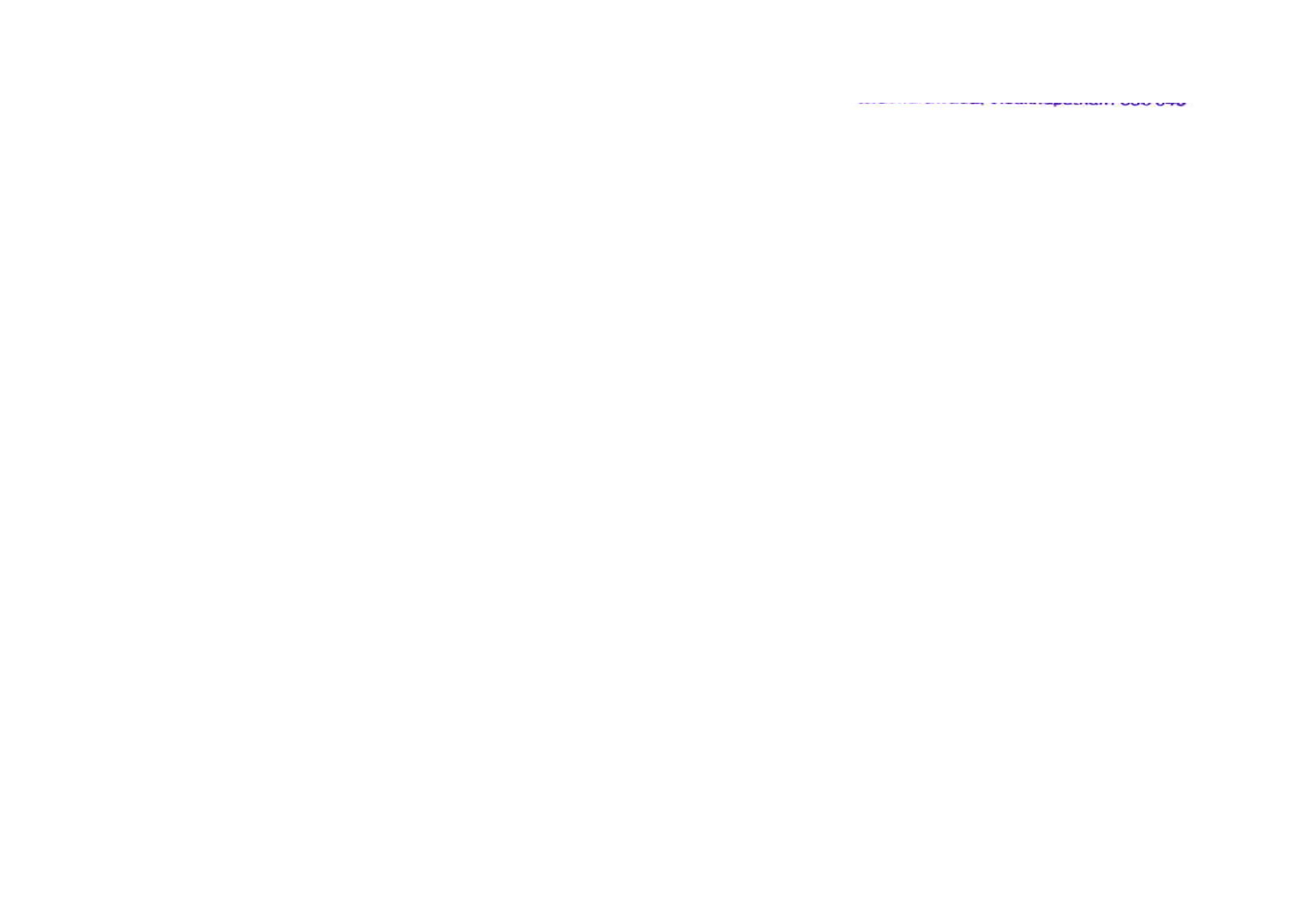## **Regulation 2019 GAYATRI VIDYA PARISHAD COLLEGE OF ENGINEERING (AUTONOMOUS)**

**(Approved by AICTE, Affiliated to JNTU-Kakinada)**

**Madhurawada, Visakhapatnam-530048**

### **MCA-II SEMESTER SUPPLEMENTARY EXAMINATIONS, MAY-2022**

#### **( For 2019 Admitted Batch Only )**

**( For 2021-2022 Academic Year )** 

 **T I M E T A B L E T I M E : 10.00 AM to 01.00 PM**

| IIME IADLE                             |                                          | 1 1 IVI E . 10.00 ANI to 01.00 I M                                             |                                                                         |                                      |  |
|----------------------------------------|------------------------------------------|--------------------------------------------------------------------------------|-------------------------------------------------------------------------|--------------------------------------|--|
| 11-05-2022<br>(Wednesday)              | 13-05-2022<br>(Friday)                   | 16-05-2022<br>(Monday)                                                         | 18-05-2022<br>(Wednesday)                                               | 20-05-2022<br>(Friday)               |  |
| <b>Operating Systems</b><br>(19CA3105) | <b>Operations Research</b><br>(19BM3103) | <b>Numerical Methods,</b><br><b>Probability &amp; Statistics</b><br>(19BM3102) | <b>Object Oriented</b><br><b>Programming through Java</b><br>(19CA3106) | <b>Data Structures</b><br>(19CA3107) |  |

**Note :** (i) ANY OMISSIONS OR CLASHES IN THIS TIME TABLE MAY PLEASE BE INFORMED TO THE CONTROLLER OF EXAMINATIONS IMMEDIATELY. (ii) FOR ANY OTHER CLARIFICATION IN RESPECT OF THE ABOVE EXAMINATIONS PLEASE CONTACT THE CONTROLLER OF EXAMINATIONS.

 $\sum_{i=1}^{n}$ 

**Date : 04-05-2022 CONTROLLER OF EXAMINATIONS**

**CONTROLLER OF EXAMINATIONS** G.V.P. College of Engineering (Autonomous) Madhurawada, Visakhapatnam-530 048